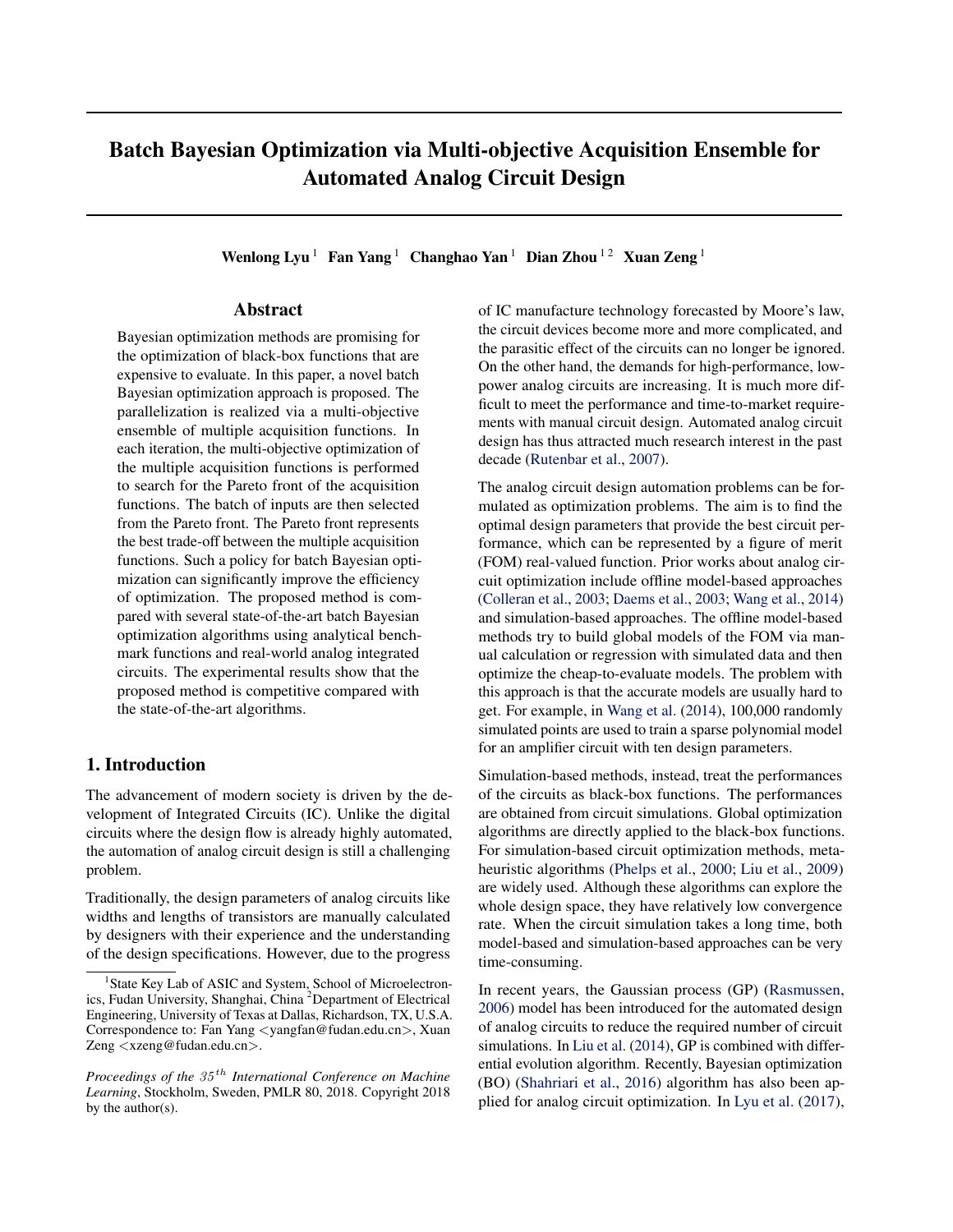Bayesian optimization algorithm is firstly introduced for the single- and multi-objective optimization of general analog circuits and has shown to be much more efficient compared with other simulation-based approaches. In [Wang et al.](#page-8-0) [\(2017\)](#page-8-0), Bayesian optimization algorithm is combined with adaptive Monte-Carlo sampling to optimize the yield of analog circuits and static random-access memory (SRAM).

Bayesian optimization algorithm is a well-studied algorithm and has demonstrated to be promising for the automated design of analog circuits. However, the standard Bayesian optimization algorithm is sequential. It chooses only one point at each iteration by optimizing the acquisition function. It is often desirable to select a batch of points at each iteration. The sequential property of Bayesian optimization limits its further applications in multi-core computer systems.

Bayesian optimization algorithm has been extended to enable batch selection. Some prior works, like the qEI [\(Cheva](#page-7-0)[lier & Ginsbourger,](#page-7-0) [2013\)](#page-7-0), qKG [\(Wu & Frazier,](#page-8-0) [2016\)](#page-8-0) and parallel predictive entropy search (PPES) [\(Shah & Ghahra](#page-8-0)[mani,](#page-8-0) [2015\)](#page-8-0) approaches, consider to search for the optimal batch selection for a specific acquisition function. These methods usually involve some approximations or Monte-Carlo sampling, and thus scale poorly as the batch size increases. Other works, including the simulation matching (SM) [\(Azimi et al.,](#page-7-0) [2010\)](#page-7-0) method, the batch-UCB (BUCB, BLCB for minimization problems) [\(Desautels et al.,](#page-7-0) [2014\)](#page-7-0) method, the parallel UCB with pure exploration (GP-UCB-PE) [\(Contal et al.,](#page-7-0) [2013\)](#page-7-0) method, and the local penalization (LP) (González et al., [2016\)](#page-8-0) method, adopted the *greedy* strategies that select individual points until the batch is filled.

All the batch Bayesian optimization algorithms mentioned above choose to use single acquisition function. And except for the SM method [\(Azimi et al.,](#page-7-0) [2010\)](#page-7-0) and LP method (González et al., [2016\)](#page-8-0) which can use arbitrary acquisition function, other parallelization methods rely on a specific acquisition function. The UCB acquisition function must be used for BUCB and GP-UCB-PE, and the knowledge gradient (KG) acquisition function must be used for the qKG algorithm. As is stated in [Hoffman et al.](#page-8-0) [\(2011\)](#page-8-0), no single acquisition function can always outperform other acquisition functions. Relying on one acquisition function may result in poor performance.

In this paper, we propose to parallelize Bayesian optimization algorithm via the Multi-objective ACquisition Ensemble (MACE). The proposed MACE method exploits the disagreement between different acquisition functions to enable batch selection. At each iteration, after the GP model is updated, multiple acquisition functions are selected. We then perform multi-objective optimization to find the *Pareto front* (PF) of the acquisition functions. The PF represents the best trade-off between these acquisition functions. When batch

evaluations are possible, we can sample multiple points on the PF to accelerate the optimization.

The MACE algorithm is tested using several analytical benchmark functions and two real-world analog circuits, including an operational amplifier with ten design parameters and a class-E power amplifier with twelve design parameters. The BLCB method [\(Desautels et al.,](#page-7-0) [2014\)](#page-7-0), local penalization method with expected improvement acquisition function (EI-LP) (González et al., [2016\)](#page-8-0), qEI (Chevalier  $\&$ [Ginsbourger,](#page-7-0) [2013\)](#page-7-0) and qKG [\(Wu & Frazier,](#page-8-0) [2016\)](#page-8-0) methods are compared with MACE. The proposed MACE method achieved competitive performance when compared with the state-of-the-art algorithms listed in the paper.

# 2. Background

In this section, we will present the problem formulation of analog circuit optimization, and review the background of Gaussian process regression and Bayesian optimization.

#### 2.1. Problem Formulation

When designing integrated circuits, the designers have to decide what circuit topology to use and then set the corrsponding design parameters. In this work, we handle the scenarios where the topology of the analog circuit is fixed. This is practical as there are usually a lot of classical topologies for a given design task, so unlike digital circuits, choosing appropriate topology is relatively easy.

Once the circuit topology is fixed, the designer has to choose the appropriate design parameters according to the specifications and the circuit device model. What we want to do is automatically searching for the optimal design parameters. This problem can then be formulated as a bound-constrained black-box optimization problem:

$$
minimize  $FOM(\boldsymbol{x}),$  (1)
$$

where  $x \in D$  is the vector of design variables,  $FOM(x)$  is the objective constructed from the design specifications, the  $FOM(x)$  can be deterministric or noisy depending on the design specifications. Given the design parameters  $x$ , the FOM value can be obtained by commercial circuit simulators like HSPICE or Spectre.

#### 2.2. Gaussian Process Regression

The objective function  $FOM(x)$  in (1) can be approximated by Gaussian process (GP) model [\(Rasmussen,](#page-8-0) [2006\)](#page-8-0). The GP model is the most commonly used model for Bayesian optimization. The advantage of GP is that it provides a well-calibrated uncertainty of prediction. GP is characterized by a mean function  $m(x)$  and a covariance function  $k(x, x')$ . In this work, we use squared-exponential ARD kernel [\(Rasmussen,](#page-8-0) [2006\)](#page-8-0), and a constant mean function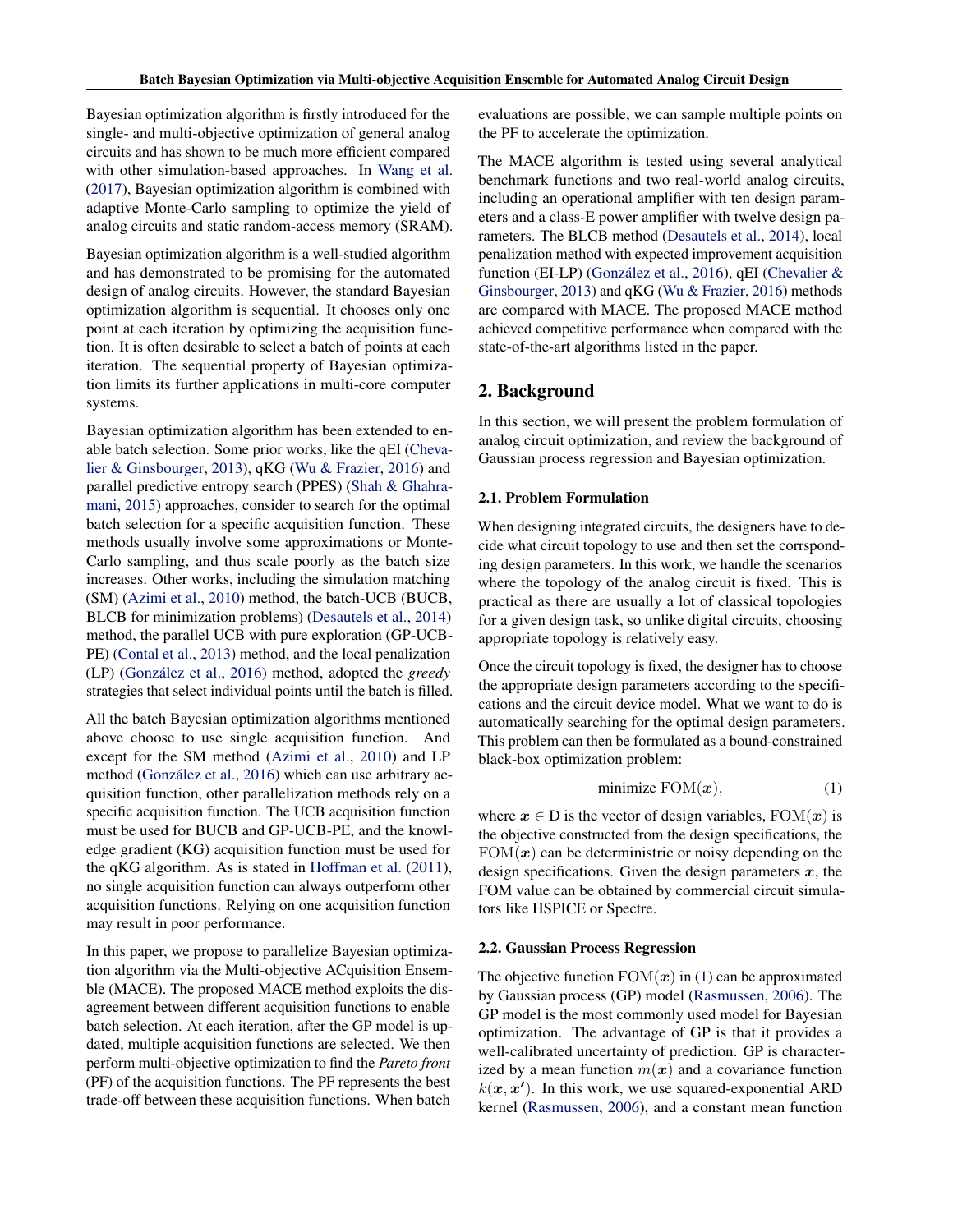<span id="page-2-0"></span> $m(x) = \mu_0$  for all our experiments. By default, we assume the objective function evaluations are influenced by i.i.d. noise  $\epsilon_t \sim N(0, \sigma_n^2)$  and set the noise level  $\sigma_n^2$  as a hyperparameter. The introduction of the i.i.d noise also helps to improve the numerical stability.

Denote the training set as  $\{X, y\}$  where  $X =$  ${x_1, \ldots, x_N}$  and  $y = {y_1, \ldots, y_N}$ , given a new data point x, the prediction of  $f(x)$  is not a scalar value, but a predictive distribution

$$
f(\boldsymbol{x}) \sim N(\mu(\boldsymbol{x}), \sigma^2(\boldsymbol{x})), \tag{2}
$$

where  $\mu(x)$  and  $\sigma^2(x)$  can be expressed as

$$
\mu(\mathbf{x}) = \mu_0 + k(\mathbf{x}, X)[K + \sigma_n^2 I]^{-1}(\mathbf{y} - \mu_0) \n\sigma^2(\mathbf{x}) = k(\mathbf{x}, \mathbf{x}) - k(\mathbf{x}, X)[K + \sigma_n^2 I]^{-1}k(X, \mathbf{x}),
$$
\n(3)

where  $k(\mathbf{x}, X)$  =  $(k(\mathbf{x}, \mathbf{x}_1), \dots, k(\mathbf{x}, \mathbf{x}_N))^T$  and  $k(X, x) = k(x, X)^T$ . The  $\mu(x)$  can be viewed as the prediction of the function value, while the  $\sigma^2(x)$  is a measure of uncertainty of the prediction.

## 2.3. Bayesian Optimization

Bayesian optimization [\(Shahriari et al.,](#page-8-0) [2016\)](#page-8-0) was proposed for the optimization of expensive black-box functions. It consists of two essential ingredients, i.e., the probabilistic surrogate models and the acquisition functions. The probabilistic surrogate models provide predictions with uncertainties. The acquisition functions make use of the predictive distribution to explore the state space. The procedure of Bayesian optimization is summarized in Algorithm 1.

Algorithm 1 Bayesian Optimization

**Require:** Number of initial sampling points  $N_{init}$ , number of iterations  $N_{iter}$ 

- 1: Randomly sample  $N_{init}$  points in the design space
- 2: Construct initial GP model
- 3: for  $t = 1, 2, ..., N_{iter}$  do
- 4: Construct the acquisition function
- 5: Find  $x_t$  that optimizes the acquisition function
- 6: Sample  $y_t = f(\boldsymbol{x}_t)$
- 7: Update probabilistic surrogate model
- 8: end for
- 9: **Return** best  $f(x)$  recorded during iterations

In Bayesian optimization described in Algorithm 1, the acquisition function is used to balance the exploration and exploitation during the optimization. The acquisition function considers both the predictive value and the uncertainty. There are a lot of existing acquisition functions. Examples include the lower confidence bound (LCB), the probability of improvement (PI), and the expected improvement (EI).

The LCB function is defined as follows:

$$
LCB(\boldsymbol{x}) = \mu(\boldsymbol{x}) - \kappa \sigma(\boldsymbol{x}), \tag{4}
$$

where the  $\mu(x)$  and the  $\sigma(x)$  are the predictive value and uncertainty of GP defined in (3),  $\kappa$  is a parameter that balances the exploitation and exploration.

Following the suggestion of [\(Srinivas et al.,](#page-8-0) [2010;](#page-8-0) [Brochu](#page-7-0) [et al.,](#page-7-0) [2010\)](#page-7-0), the  $\kappa$  in (4) is defined as:

$$
\begin{array}{rcl}\n\kappa & = & \sqrt{\nu \tau_t} \\
\tau_t & = & 2 \log(t^{d/2 + 2} \pi^2 / 3\delta),\n\end{array} \tag{5}
$$

where t is the number of current iteration,  $\nu$  and  $\delta$  are two user-defined parameters. We fix  $\nu = 0.5$  and  $\delta = 0.05$ in this paper for the proposed MACE algorithm and our implementation of the BLCB algorithm.

The PI and EI functions are defined as

$$
PI(x) = Φ(λ)
$$
  
\n
$$
EI(x) = σ(x)(λΦ(λ) + φ(λ))
$$
  
\n
$$
λ = \frac{τ - ξ - μ(x)}{σ(x)},
$$
\n(6)

where  $\tau$  is the current best value objective value, and  $\xi$  is a small positive jitter to improvement the ability of exploration. The  $\Phi(.)$  and  $\phi(.)$  functions are the CDF and PDF functions of normal distribution. In our implementation of the MACE algorithm, we fix  $\xi = 1e-3$ .

There are also other acquisition functions, like the knowledge gradient [\(Scott et al.,](#page-8-0) [2011\)](#page-8-0) function, predictive entropy search (Hernández-Lobato et al., [2014\)](#page-8-0), and the max-value entropy search[\(Wang & Jegelka,](#page-8-0) [2017\)](#page-8-0). A portfolio of several acquisition functions is also possible [\(Hoffman et al.,](#page-8-0) [2011\)](#page-8-0).

# 3. Proposed Batch Bayesian Optimization Algorithm

We will present the proposed batch Bayesian optimization algorithm in this section.

#### 3.1. Multi-objective Optimization

Unlike single-objective optimization, there are multiple objectives to optimize in multi-objective optimization problems[\(Marler & Arora,](#page-8-0) [2004\)](#page-8-0). The multi-objective optimization problem is formulated as

$$
\text{minimize} \quad f_1(\boldsymbol{x}), \ \dots \ , f_m(\boldsymbol{x}). \tag{7}
$$

The multiple objectives to be optimized can be conflicting so that it is usually impossible to find a single solution that is the optimum of all objectives. The goal of multi-objective optimization algorithms is to approximate the *Pareto front* of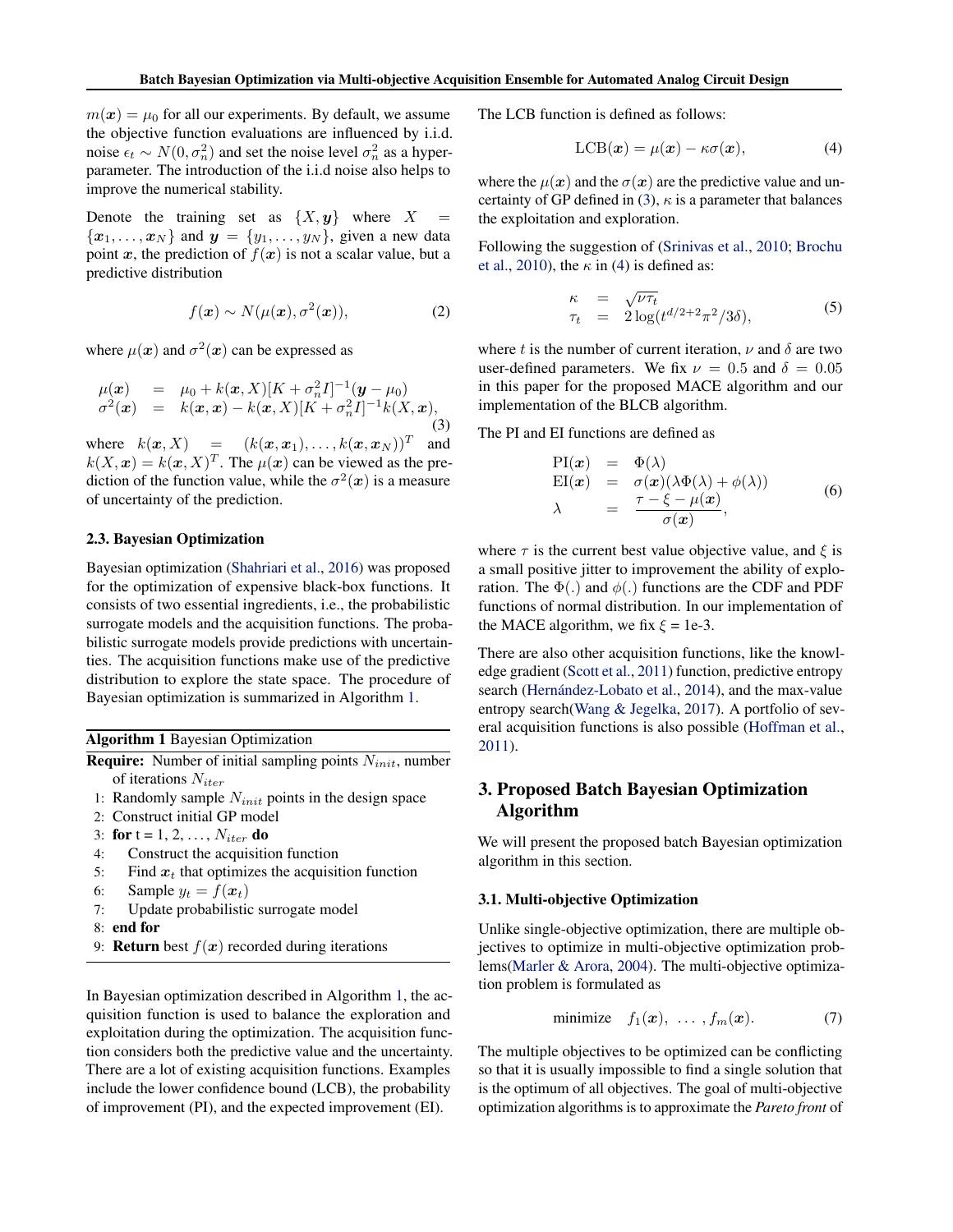<span id="page-3-0"></span>

(a) True phase margin curve, GP predictions, and Pareto set



(b) The LCB, EI, and PI functions and the Pareto front

Figure 1. Illustration of the multi-objective optimization of acquisition functions

the objectives. A solution  $x_1$  is said to *dominate*  $x_2$  if  $\forall i \in$  $\{1 \dots m\}, f_i(\bm{x}_1) \le f_i(\bm{x}_2)$  and  $\exists j \in \{1 \dots m\}, f_j(\bm{x}_1)$  $f_i(\mathbf{x}_2)$ . A design is *Pareto-optimal* if it is not dominated by any other point in the design space and dominates at least one point. The whole set of the Pareto-optimal points in the design space is called the *Pareto set*, and the set of Pareto-optimal points in the objective space is called the *Pareto front*. It is often unlikely to get the whole Pareto front as there might be infinite points on the Paret front, multi-objective optimization algorithms try to find a set of evenly distributed solutions that approximate the true Pareto front.

There exist many mature multi-objective optimization algorithms, like the non-dominated sorting based genetic algorithm (NSGA-II) [\(Deb et al.,](#page-7-0) [2002\)](#page-7-0), and the multiobjective evolutionary algorithm based on decomposition (MOEA/D) [\(Zhang & Li,](#page-8-0) [2007\)](#page-8-0). In this paper, the multi-objective optimization based on differential evolution (DEMO) (Robič  $\&$  Filipič, [2005\)](#page-8-0) is used to solve multiobjective optimization problems, but other multi-objective optimization algorithms can also be applied.

#### 3.2. Batch Bayesian Optimization via Multi-objective Acquisition Function Ensemble

Each acquisition function represents a unique selection strategy, different acquisition functions may not agree with each other about where to sample the next point. For example, the value of LCB function always decreases as the  $\sigma(x)$  increases. However, for the PI function, when  $\sigma(x)$  increases, the value of PI would decrease when  $\mu(x) < \tau$ , and increase when  $\mu(x) > \tau$ . For the EI function, if the function is noiseless, the values of EI function at already sampled points would always be worse than the EI values at any

unsampled locations, while this property does not hold for the LCB function.

Algorithm 2 Multi-objective Acquisition Ensemble Algorithm

- **Require:** Number of initial sampling points  $N_{init}$ , number of iterations  $N_{iter}$ , batch size B.
- 1: Randomly sample  $N_{init}$  points in the design space
- 2: Construct initial GP model
- 3: for  $t = 1, 2, ..., N_{iter}$  do
- 4: Construct the LCB, EI and PI functions according to [\(4\)](#page-2-0) and [\(6\)](#page-2-0)
- 5: Find the Pareto front of LCB, EI, PI functions using the DEMO algorithm
- 6: Randomly sample B points  $x_1, \ldots, x_B$  from the Pareto-optimal points
- 7: Evaluate  $x_1, \ldots, x_B$  to get  $y_1 = f(x_1), \ldots, y_B =$  $f(\boldsymbol{x}_B)$
- 8: Update the GP model
- 9: end for
- 10: **Return** best  $f(x)$  recorded during iterations

With multi-objective optimization, the best trade-off between acquisition functions can be captured by the Pareto front of these acquisition functions. We can then sample on the Pareto front to obtain multiple candidate points for the objective function evaluations.

The proposed MACE algorithm is described in Algorithm 2. In the proposed MACE algorithm, the LCB, EI, and PI acquisition functions are selected. Other acquisition functions like KG and PES can also be incorporated into the MACE framework. In each iteration, the following multi-objective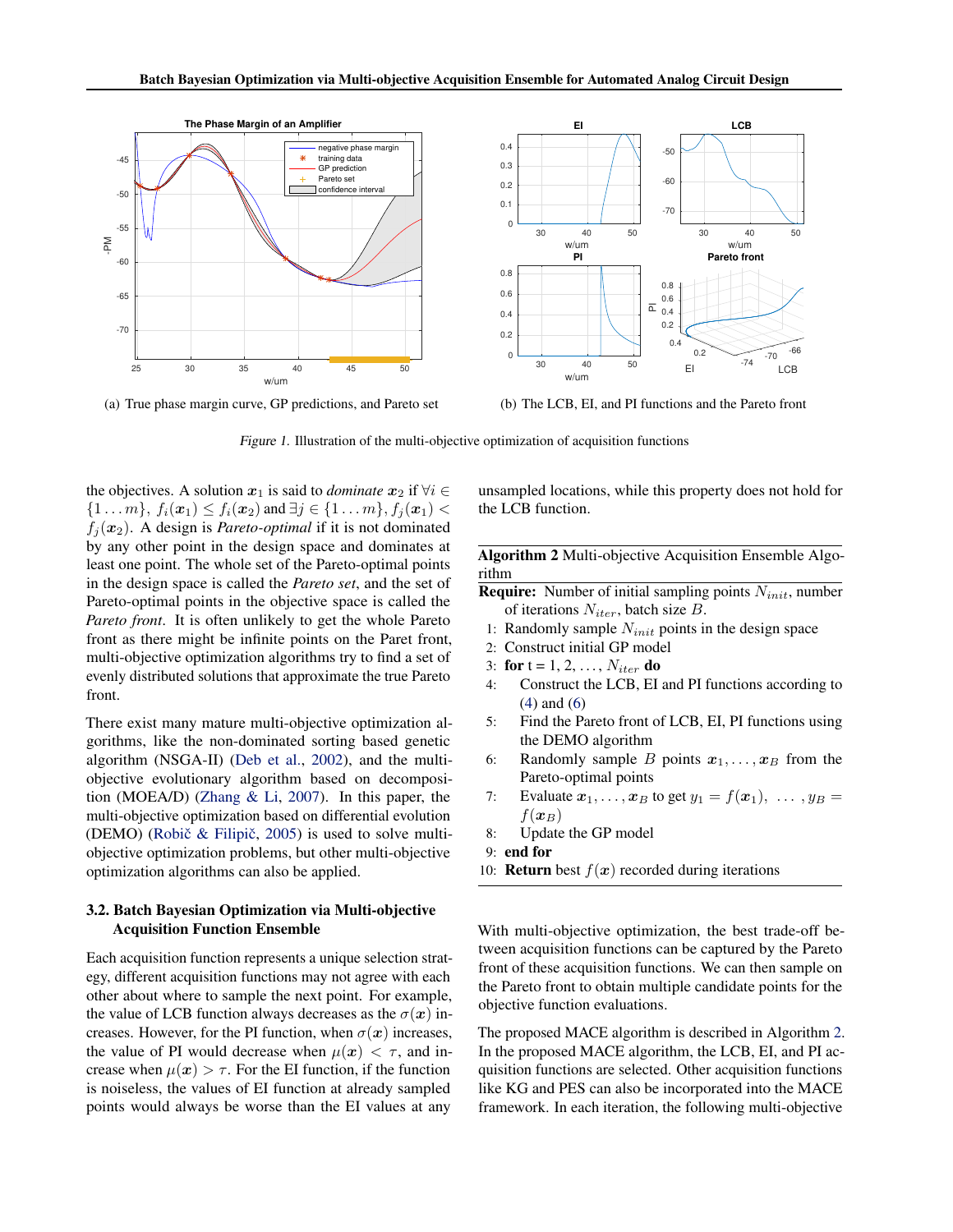<span id="page-4-0"></span>

Figure 2. Optimization results of the benchmark functions

optimization problem is constructed:

$$
\text{minimize } \text{LCB}(\boldsymbol{x}), -\text{EI}(\boldsymbol{x}), -\text{PI}(\boldsymbol{x}). \tag{8}
$$

Then the DEMO multi-objective optimization algorithm (Robič  $&$  Filipič, [2005\)](#page-8-0) is applied to solve the multiobjective problem in (8). Once the Pareto front of LCB, EI and PI is obtained, the candidate points are then randomly sampled from the Pareto front.

In Figure [1,](#page-3-0) we illustrate the proposed MACE algorithm using an example of a real-world amplifier circuit. The optimization objective is to maximize the phase margin (PM) of the amplifier, so the FOM is defined as  $FOM(x) =$  $-PM(x)$ . The width of one of its transistor is the design variable. We sweep the width of the transistor and perform HSPICE simulations to get the FOM values. The curve of FOM values is plotted in Figure [1\(a\)](#page-3-0) (the blue line). Several points are randomly sampled from the FOM curve to train the GP model. The LCB, EI, PI functions and the Pareto front of the acquisition functions are plotted in Figure [1\(b\).](#page-3-0) We can see from Figure [1\(b\)](#page-3-0) that the optimal locations of the three acquisition functions are different, while their best trade-off is captured by the Pareto front. The Pareto set that represents the best trade-off between the three acquisition functions is the interval  $[43, 50.4]$ , as plotted in Figure [1\(a\).](#page-3-0) The candidate points for the next batch of evaluations are randomly sampled from the Pareto set.

## 4. Experimental Results

The proposed MACE algorithm<sup>1</sup> was tested using eight benchmark functions and two real-world analog circuits. Four state-of-the-art parallel Bayesian optimization methods were compared, including the BLCB algorithm [\(De](#page-7-0)[sautels et al.,](#page-7-0) [2014\)](#page-7-0), the local penalization method with EI acquisition function (EI-LP) (González et al., [2016\)](#page-8-0), the qEI and qKG methods [\(Chevalier & Ginsbourger,](#page-7-0) [2013;](#page-7-0) [Wu &](#page-8-0) [Frazier,](#page-8-0) [2016\)](#page-8-0). <sup>2</sup>

For the MACE, BLCB, and EI-LP method, the ARD squared-exponential kernel is used and the GP models are fitted by maximum likelihood estimations (MLE); for the qKG and qEI methods, the ARD Matern52 kernels are used, and the GP hyperparameters are integrated via MCMC sampling. The Matern52 kernel and MCMC integration are the default strategies of the qKG and qEI implementations and it is unclear in the documentation about how to change the GP settings.

<sup>&</sup>lt;sup>1</sup> Available at https://github.com/Alaya-in-Matrix/MACE

 $2$ We implemented the BLCB algorithm as the available open source implementations only allow discrete input. For the EI-LP method, the code is downloaded from https://github.com/SheffieldML/GPyOpt. The code for qEI and qKG is downloaded from https://github.com/wujian16/Cornell-MOE.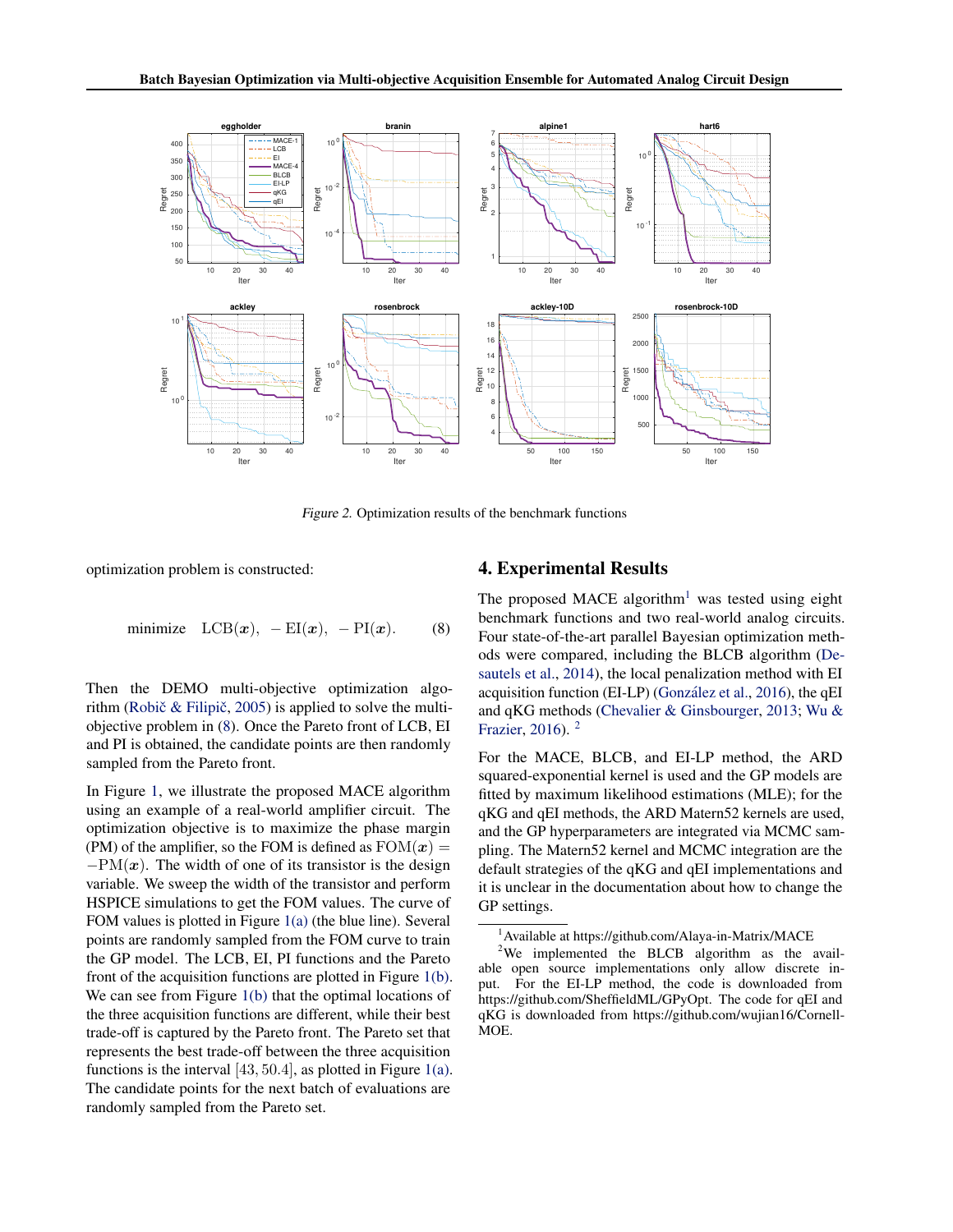#### 4.1. Benchmark Problems

We tested the MACE algorithm and other parallel BO methods using eight commonly used benchmark functions, as summarized in Table 1.

|  |  |  |  | Table 1. Summary of the analytical benchmark functions |  |
|--|--|--|--|--------------------------------------------------------|--|
|--|--|--|--|--------------------------------------------------------|--|

| Function      | Dimension | Search domain             |
|---------------|-----------|---------------------------|
| <b>Branin</b> | 2         | $[-5, 10] \times [0, 15]$ |
| Alpine1       | 5         | $[-10, 10]^{5}$           |
| Hartmann6     | 6         | $[0, 1]^{6}$              |
| Eggholder     | 2         | $[-512, 512]^{2}$         |
| Ackley2       | 2         | $[-32, 32]^{2}$           |
| Ackley10      | 10        | $[-32, 32]^{10}$          |
| Rosenbrock2   | 2         | $[-5, 10]^{2}$            |
| Rosenbrock10  | 10        | $[-20, 20]^{10}$          |
|               |           |                           |

For all functions except the two 10D functions, we set the number of initial random sampling to  $N_{init} = 20$  and the number of iterations to  $N_{iter} = 45$ . Batch size is set to  $B =$ 4, the total number of function evaluations is  $N_{init} + B \times$  $N_{iter}$ . For the 10D Ackley and 10D Rosenbrock functions, we set  $N_{init} = 100$  and  $N_{iter} = 175$ . The experiments were repeated ten times to average the random fluctuations.

We also ran the MACE algorithm in sequential mode and compared with the EI and LCB acquisition functions. The sequential EI and LCB based Bayesian optimization are implemented by setting the batch size  $B = 1$  for EI-LP and BLCB respectively.

The mean convergence plots of the tested algorithms on the benchmark functions are given in Figure [2,](#page-4-0) the statistics of the final regrets are listed in Table [2.](#page-6-0) As can be seen in Figure [2](#page-4-0) and Table [2,](#page-6-0) when running in sequential mode, the MACE algorithm is competitive with the LCB and EI acquisition functions. The sequential MACE (MACE-1) algorithm gave better performances than the sequential EI (EI-1) and sequential LCB (LCB-1) algorithms in the Eggholder, Branin, Hartmann6, Ackley10, and Rosenbrock10 functions. Also, the parallel MACE (MACE-4) gave the best performances among all the tested algorithms for six out of the eight benchmark functions, and has shown dramatic speedup compared to the sequential MACE. We also performed additional experiments with varied batch sizes, the detail of those experimental results can be seen in the supplementary materials. We report the time spent on the ten-dimensional Rosenbrock function optimization with  $B = 4$  as a measure of the algorithm overhead, for the ten-dimensional Rosenbrock function, it took MACE about 11 hours to finish all the  $N_{iter} = 175$  iterations, the BLCB algorithm took about five hours, for the EI-LP algorithm, it took only one hour to finish the optimization. The overheads for qEI and qKG are much larger, it took more than two days for qKG and qEI to

finish the optimization of the ten-dimensional Rosenbrock function.

#### 4.2. Operational Amplifier

The operational amplifier [\(Wang et al.,](#page-8-0) [2014\)](#page-8-0) shown in Figure 3 is used to test Bayesian optimization algorithms. The circuit is designed using the 180nm process. It has 10 design parameters, including the lengths and widths of transistors, the resistance of the resistors and the capacitance of the capacitors. The circuit is simulated using the commercial HSPICE circuit simulator.



Figure 3. Schematic of the operational amplifier

We want to maximize the gain, unit gain frequency (UGF) and the phase margin (PM) for this amplifier. The Figure of Merit FOM is constructed as

$$
FOM = -1.2 \times gain - 10 \times UGF - 1.6 \times PM.
$$

For this circuit, we compared the MACE algorithm with the BLCB and EI-LP algorithms. The qKG and qEI are not compared as the computation of qEI and qKG acquisition functions become very slow for the ten-dimensional functions.

We run the algorithms in sequential mode and batch mode. For the batch mode, the batch size is set to  $B = 4$ . The number of initial random sampling is set to  $N_{init} = 100$ , and the number of iterations is set to  $N_{iter} = 100$ .

The mean convergence plot for the sequential and batch runs are given in Figure [4.](#page-6-0) The mean and standard deviation of the final optimized FOM values are listed in Table [3.](#page-6-0) As can be seen, on average, the batch MACE algorithm had the fastest convergence rate compared with the sequential MACE algorithm and other parallel algorithms. It should also be noted that the final optimized FOM values given by MACE-4 have very small deviation (0.105) compared with other algorithms.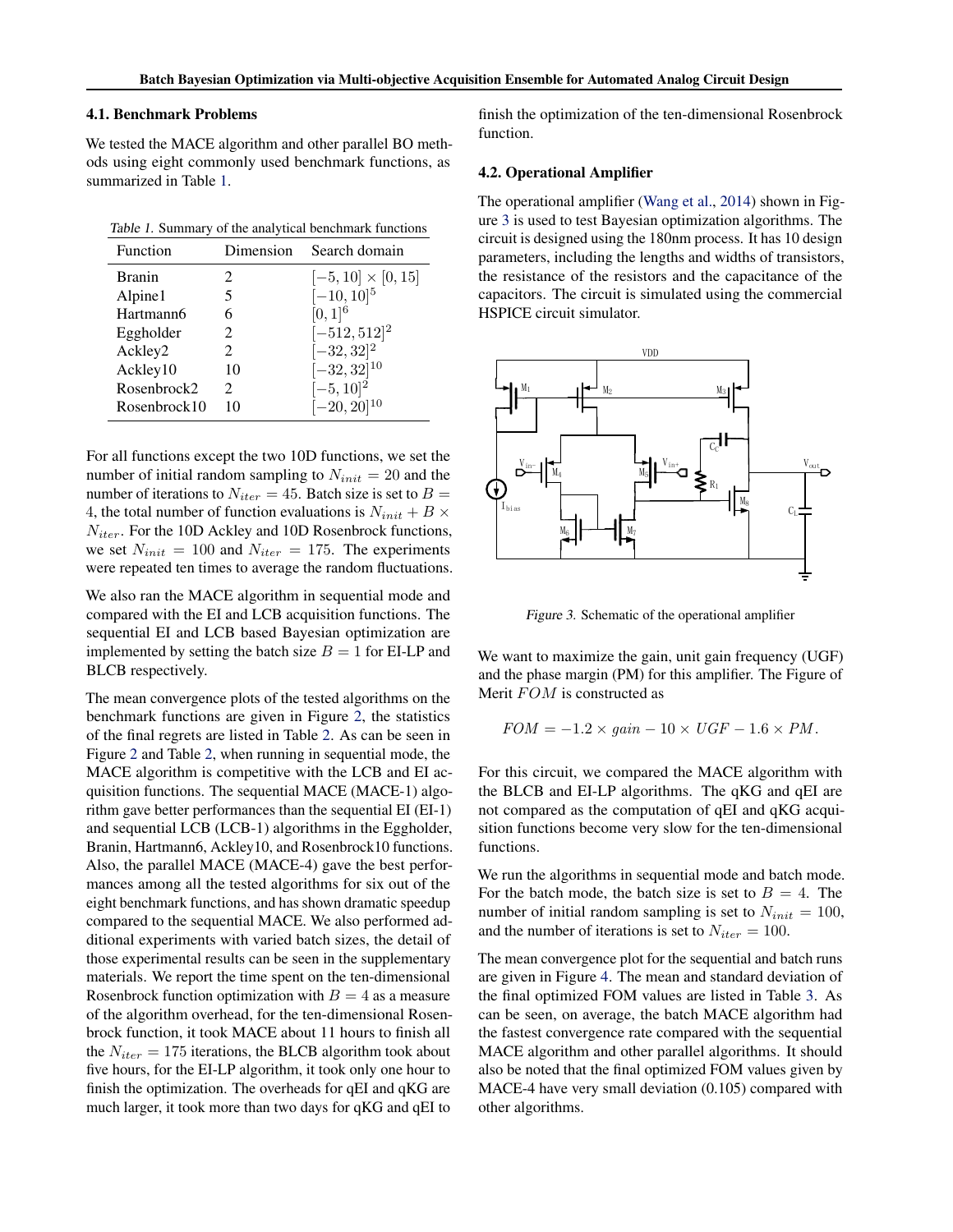<span id="page-6-0"></span>

|           | Eggholder              | Table 2. Statistics of the regrets of the benchmark functions<br><b>Branin</b> | Alpine1                | Hartmann6                 |
|-----------|------------------------|--------------------------------------------------------------------------------|------------------------|---------------------------|
|           |                        |                                                                                |                        |                           |
| MACE-1    | $87.65 \pm 75.83$      | 1.05e-5 $\pm$ 1.31e-5                                                          | $2.66305 \pm 1.05844$  | $0.0646869 \pm 0.0621189$ |
| $LCB-1$   | $153.9 \pm 112.8$      | 6.86e-5 $\pm$ 1.13e-4                                                          | $5.66812 \pm 1.76973$  | $0.125565 \pm 0.122684$   |
| $EI-1$    | $172.8 \pm 132.2$      | $1.62e-2 \pm 1.63e-2$                                                          | $2.46061 \pm 1.56079$  | $0.110561 \pm 0.146809$   |
| MACE-4    | $46.38 \pm 40.89$      | 4.62e-6 $\pm$ 6.64e-6                                                          | $0.903805 + 0.835209$  | $0.0275738 \pm 0.052254$  |
| BLCB-4    | $56.86 \pm 35.91$      | 4.32e-5 $\pm$ 6.33e-5                                                          | $1.8843 \pm 0.938873$  | $0.06447 + 0.0621176$     |
| $EI-LP-4$ | $44.68 \pm 56.45$      | $2.11e-2 \pm 1.84e-2$                                                          | $1.0059 \pm 0.456865$  | $0.0540446 \pm 0.0558557$ |
| $qKG-4$   | $106.4 \pm 67.64$      | 2.65e-1 $\pm$ 2.70e-1                                                          | $3.01513 \pm 1.13414$  | $0.47134 \pm 0.18939$     |
| $qEI-4$   | $72.13 \pm 52.08$      | 3.29e-4 $\pm$ 1.14e-3                                                          | $2.7074 \pm 1.05145$   | $0.186088 \pm 0.116323$   |
|           | Ackley2                | Rosenbrock2                                                                    | Ackley10               | Rosenbrock10              |
| MACE-1    | $1.71474 \pm 1.12154$  | $0.026173 \pm 0.051189$                                                        | 3.1348±0.447874        | 499.697±300.899           |
| $LCB-1$   | $1.624 \pm 0.926437$   | $0.0201124 \pm 0.0205367$                                                      | $3.14797 \pm 0.519164$ | 517.944±288.955           |
| $EI-1$    | $1.0136 \pm 0.985858$  | 13.5508 ± 9.52734                                                              | 18.8006±0.652136       | 1367.08 ± 637.507         |
| MACE-4    | $1.07906 + 0.886466$   | $0.00095416 + 0.00093729$                                                      | $2.56439 + 0.535488$   | 158.116±50.0024           |
| BLCB-4    | $1.40051 \pm 1.02849$  | $0.00191986 \pm 0.00180895$                                                    | $3.27543 \pm 0.735501$ | $406.819 \pm 127.351$     |
| $EI-LP-4$ | $0.284265 \pm 0.24634$ | $2.73645 \pm 2.05923$                                                          | $18.2682 \pm 0.608564$ | 721.351±327.365           |
| $qKG-4$   | $5.59394 \pm 1.80595$  | $5.03976 \pm 3.72014$                                                          | $18.197 \pm 0.764103$  | 705.112±412.762           |
| $qEI-4$   | $2.87373 \pm 1.02405$  | $10.1881 \pm 15.0432$                                                          | 18.3686±0.501869       | $655.208 \pm 340.954$     |



Figure 4. Optimization results of the operational amplifier

Table 3. Optimization results of the operational amplifier

| <b>Algorithm</b> | Results                |
|------------------|------------------------|
| MACE-1           | $-678.174 + 21.7445$   |
| $LCB-1$          | $-607.583 \pm 51.9786$ |
| $E-I-1$          | $-532.555 + 66.942$    |
| MACE-4           | $-690.3 \pm 0.104963$  |
| BLCB-4           | $-665.442+23.066$      |
| $E-I.P-4$        | $-636.675 \pm 35.7359$ |



Figure 5. Schematic of the power amplifier

#### 4.3. Class-E Power Amplifier

The class-E power amplifier shown in Figure 5 is used to test Bayesian optimization algorithms. The circuit is designed using the 180nm process with 12 design parameters, the circuit is simulated by the commercial HSPICE circuit simulator to get its performances.

For this power amplifier, we aim to maximize the power added efficiency (PAE) and the output power (Pout), the Figure of Merit FOM is constructed as

$$
FOM = -3 \times PAE - Pout.
$$

The MACE, BLCB, and EI-LP algorithms were tested in both sequential and batch modes. The number of initial sampling is  $N_{init} = 100$ . The number of iterations is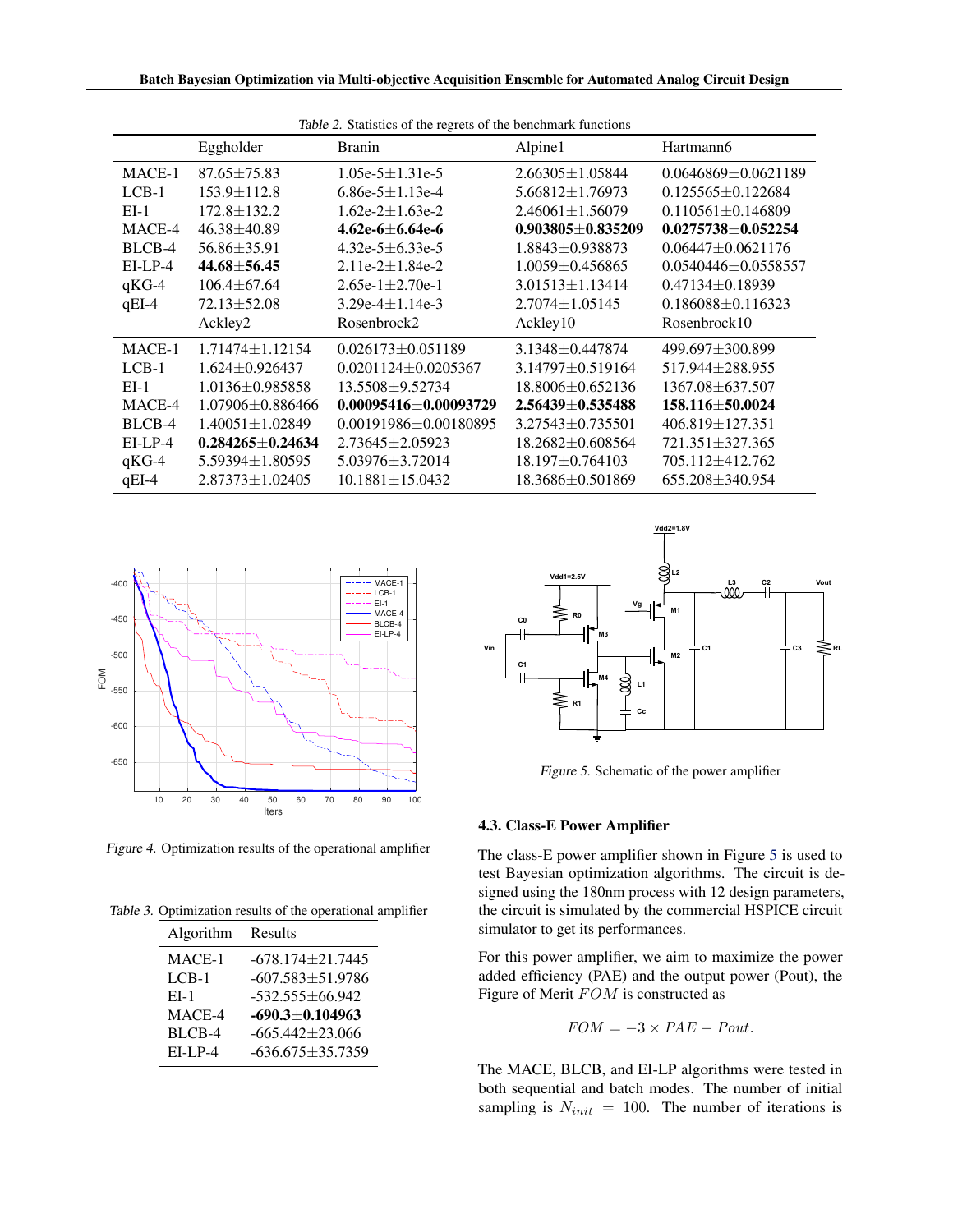<span id="page-7-0"></span> $N_{iter} = 100$ . The batch size is set to  $B = 4$ . The total number of HSPICE simulations is 500 for each batch run and 200 for each sequential run.



Figure 6. Optimization results of the class-E power amplifier

The optimization results of the class-E power amplifier are given in Figure 6 and Table 4. We can see that the MACE outperformed the BLCB and EI-LP in both sequential and batch mode. For the batch runs, the MACE converges fastest among the three algorithms, while the sequential MACE (MACE-1) has comparable performance as the batch EI-LP (EI-LP-4) method.

Table 4. Optimization results of the power amplifier

| Algorithm  | Results                 |
|------------|-------------------------|
| MACE-1     | $-4.08608 \pm 0.296647$ |
| $LCB-1$    | $-3.78533 + 0.335532$   |
| $E-I-1$    | $-3.36407 + 0.307489$   |
| MACE-4     | $-4.31762 \pm 0.347026$ |
| BLCB-4     | $-4.20266 + 0.211102$   |
| $EI-I.P-4$ | $-4.07233 + 0.244436$   |

# 5. Conclusion

In this paper, a batch Bayesian optimization algorithm is proposed for the automation of analog circuit design. The parallelization is achieved via the multi-objective ensemble of acquisition functions. In each iteration, the candidate points are sampled from the Pareto front of multiple acquisition functions. We compared the proposed MACE algorithm using analytical benchmark functions and real-world circuits, it is shown that the MACE algorithm is competitive compared with the state-of-the-art methods listed in the paper.

#### Acknowledgements

This research was supported partly by the National Major Science and Technology Special Project of China (2017ZX01028101-003), partly by National Key Research and Development Program of China 2016YFB0201304, partly by National Natural Science Foundation of China (NSFC) research projects 61774045, 61574044, 61474026, 61574046, 61674042, and 61628402 and partly by the Recruitment Program of Global Experts (the Thousand Talents Plan).

## References

- Azimi, J., Fern, A., and Fern, X. Z. Batch bayesian optimization via simulation matching. In *Advances in Neural Information Processing Systems*, pp. 109–117, 2010.
- Brochu, E., Cora, V. M., and De Freitas, N. A tutorial on bayesian optimization of expensive cost functions, with application to active user modeling and hierarchical reinforcement learning. *arXiv preprint arXiv:1012.2599*, 2010.
- Chevalier, C. and Ginsbourger, D. Fast computation of the multi-points expected improvement with applications in batch selection. In *International Conference on Learning and Intelligent Optimization*, pp. 59–69. Springer, 2013.
- Colleran, D. M., Portmann, C., Hassibi, A., Crusius, C., Mohan, S. S., Boyd, S., Lee, T. H., and del Mar Hershenson, M. Optimization of phase-locked loop circuits via geometric programming. In *Proceedings of the IEEE 2003 Custom Integrated Circuits Conference, 2003.*, pp. 377–380, Sept 2003. doi: 10.1109/CICC.2003.1249422.
- Contal, E., Buffoni, D., Robicquet, A., and Vayatis, N. Parallel gaussian process optimization with upper confidence bound and pure exploration. In *Joint European Conference on Machine Learning and Knowledge Discovery in Databases*, pp. 225–240. Springer, 2013.
- Daems, W., Gielen, G., and Sansen, W. Simulation-based generation of posynomial performance models for the sizing of analog integrated circuits. *IEEE Transactions on Computer-Aided Design of Integrated Circuits and Systems*, 22(5):517–534, May 2003. ISSN 0278-0070. doi: 10.1109/TCAD.2003.810742.
- Deb, K., Pratap, A., Agarwal, S., and Meyarivan, T. A fast and elitist multiobjective genetic algorithm: NSGA-II. *IEEE transactions on evolutionary computation*, 6(2): 182–197, 2002.
- Desautels, T., Krause, A., and Burdick, J. W. Parallelizing exploration-exploitation tradeoffs in gaussian process bandit optimization. *The Journal of Machine Learning Research*, 15(1):3873–3923, 2014.